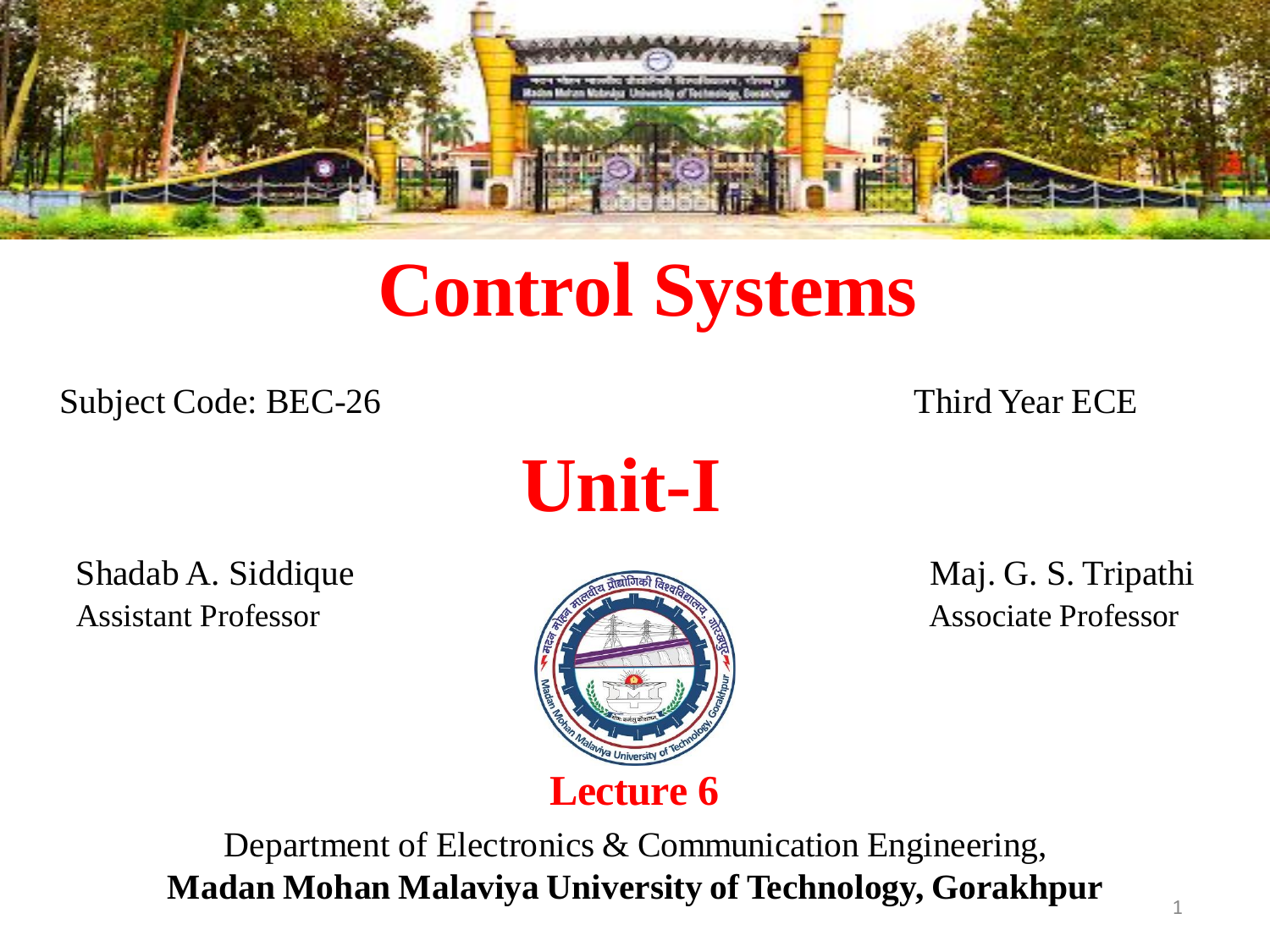

## **UNIT- I**

- ➢ Introduction to Control system
	- ❖ Control System Definition and Practical Examples
	- ❖ Basic Components of a Control System
- ➢ Feedback Control Systems:
	- **❖** Feedback and its Effect
	- ❖ Types of Feedback Control Systems
- ➢ Block Diagrams:
	- **❖ Representation and reduction**
	- ❖ Signal Flow Graphs
- ➢ Modeling of Physical Systems:
	- ❖ Electrical Networks and Mechanical Systems
	- ❖ Force-Voltage Analogy
	- ❖ Force-Current Analogy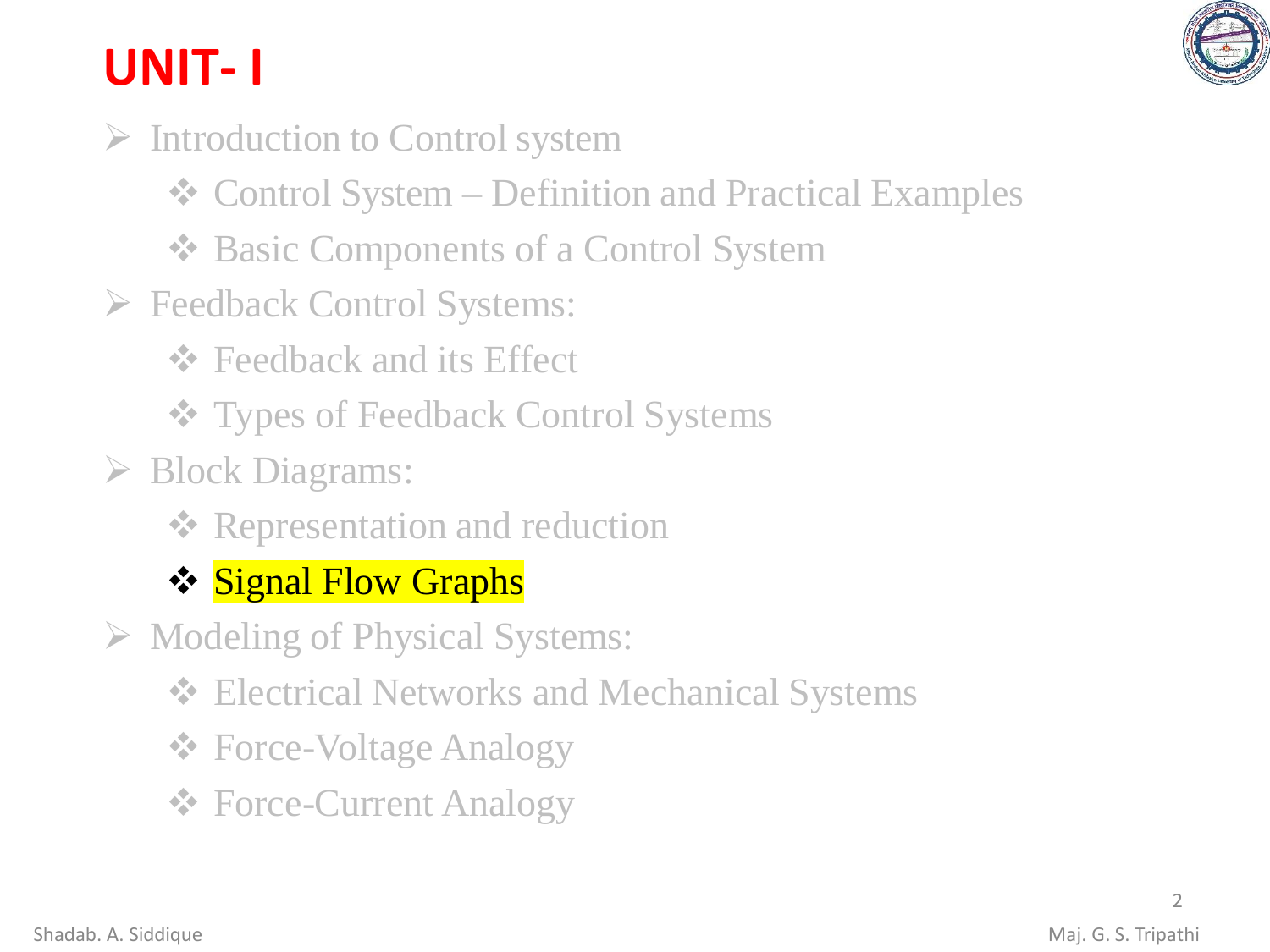

## **Signal Flow Graph (SFG) Representation:**

- 1. SFG is a graphical representation of variables of a set of linear algebraic equations representing the system.
- 2. Variables are represented by small circles called nodes.
- 3. The line joining the nodes are called branches which is associated with a T.F and an arrow.
- 4. Eg:  $V = IR$
- 5. Let V & I are the variables in which I is the input  $&$  V is the output

$$
I \xrightarrow{\mathbf{R}} V = \mathbf{IR}
$$

## **Properties of SFG:**

- 1. SFG is only applicable to LTI system.
- 2. The signal gets multiplied by branch gain when it travels along it.
- 3. The value of variable is represented by any node is the algebraic sum of the signals entering at the node.

#### 4. The no. of branches leaving a node doesn't affect the value of variable represented by  $\frac{3}{3}$  that node. Shadab. A. Siddique **Maj. G. S. Tripathi**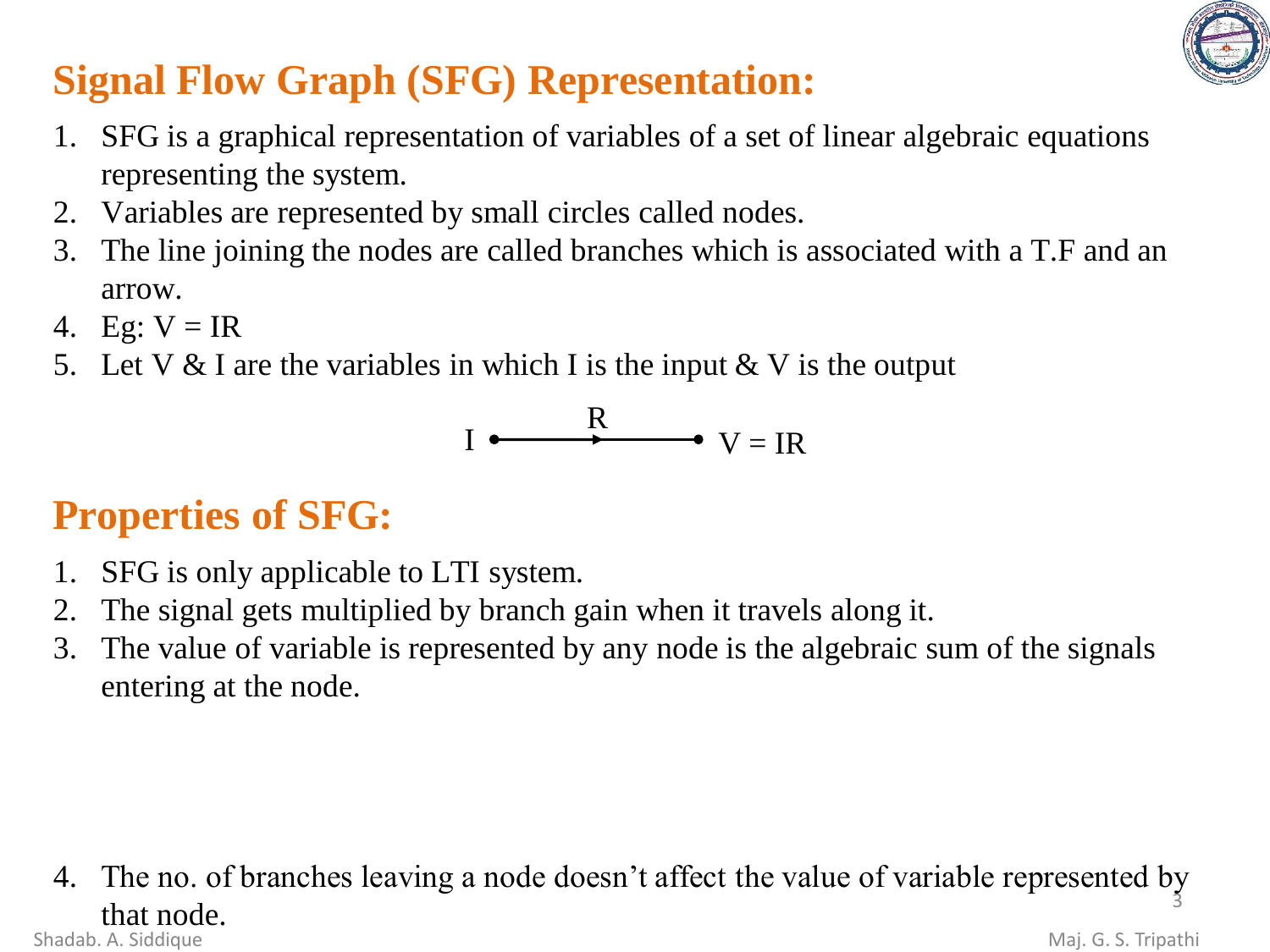### **Introduction**



- $\checkmark$  SFG is a graphical representation of variables of a set of linear algebraic equations representing the system.
- $\checkmark$  Variables are represented by small circles called nodes.
- $\checkmark$  The directed lines joining the nodes are called branches which is associated with a T.F and an arrow.
- ✓ Alternative method to block diagram representation, developed by Samuel Jefferson Mason.
- $\checkmark$  Advantage: the availability of a flow graph gain formula, also called Mason's gain formula.
- $\checkmark$  It depicts the flow of signals from one point of a system to another and gives the relationships among the signals.

### **Fundamentals of Signal Flow Graphs**

- Consider a simple equation below and draw its signal flow graph:  $y = ax$
- The signal flow graph of the equation is shown below;



- Every variable in a signal flow graph is represented by a **Node**.
- Every transmission function in a signal flow graph is represented by a **Branch**.
- Branches are always **unidirectional**.
- The arrow in the branch denotes the **direction** of the signal flow.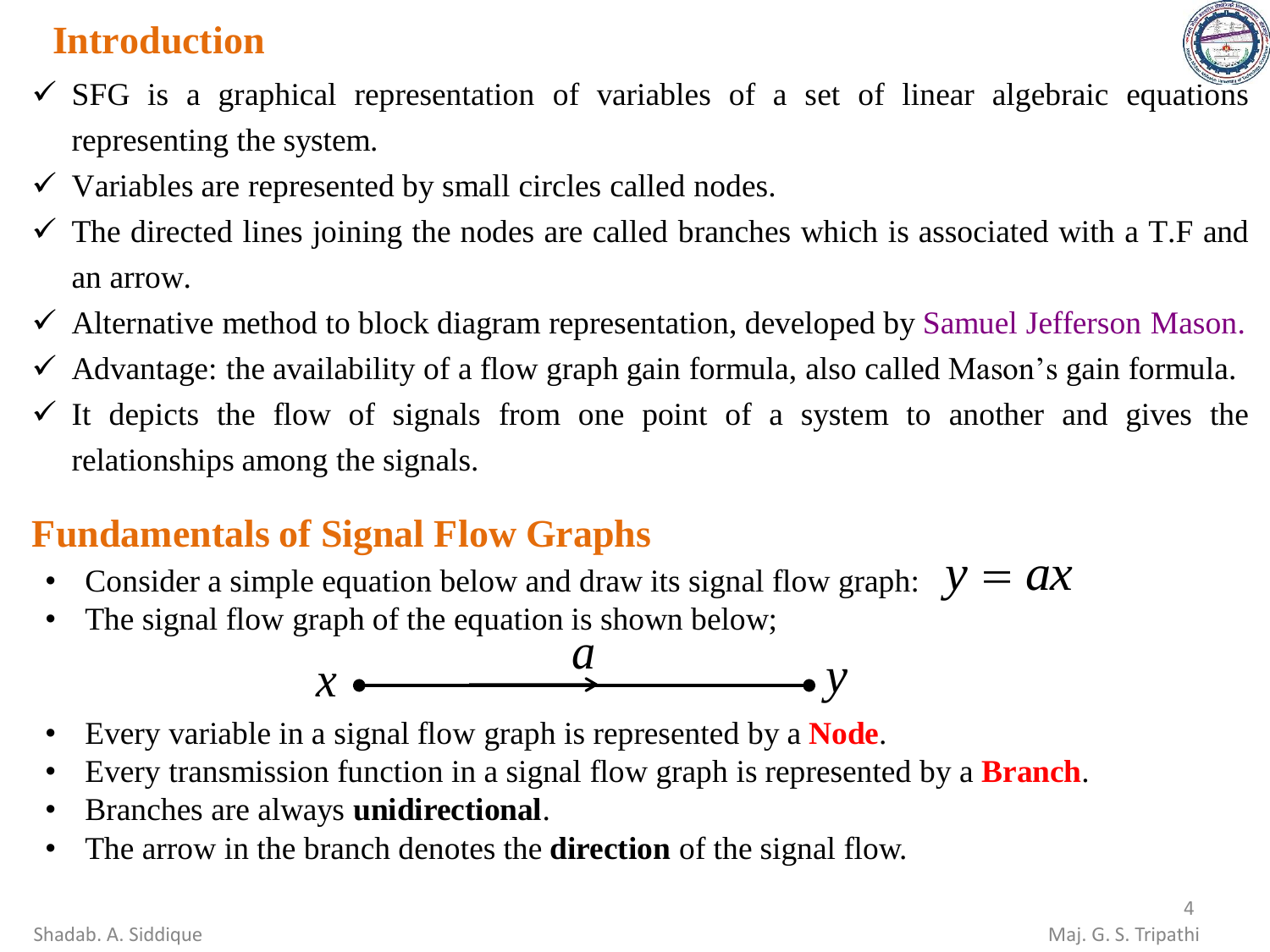

## **Signal-Flow Graph Model 1:**

 $Y_1(s) = G_{11}(s) \cdot R_1(s) + G_{12}(s) \cdot R_2(s)$ 

$$
Y_2(s) = G_{21}(s) \cdot R_1(s) + G_{22}(s) \cdot R_2(s)
$$



## **Signal-Flow Graph Model 2:**

 $r_1$  *and*  $r_2$  are inputs and  $x_1$  and  $x_2$  are outputs

$$
a_{11}x_1 + a_{12}x_2 + r_1 = x_1
$$

 $a_{21}x_1 + a_{22}x_2 + r_2 = x_2$ 

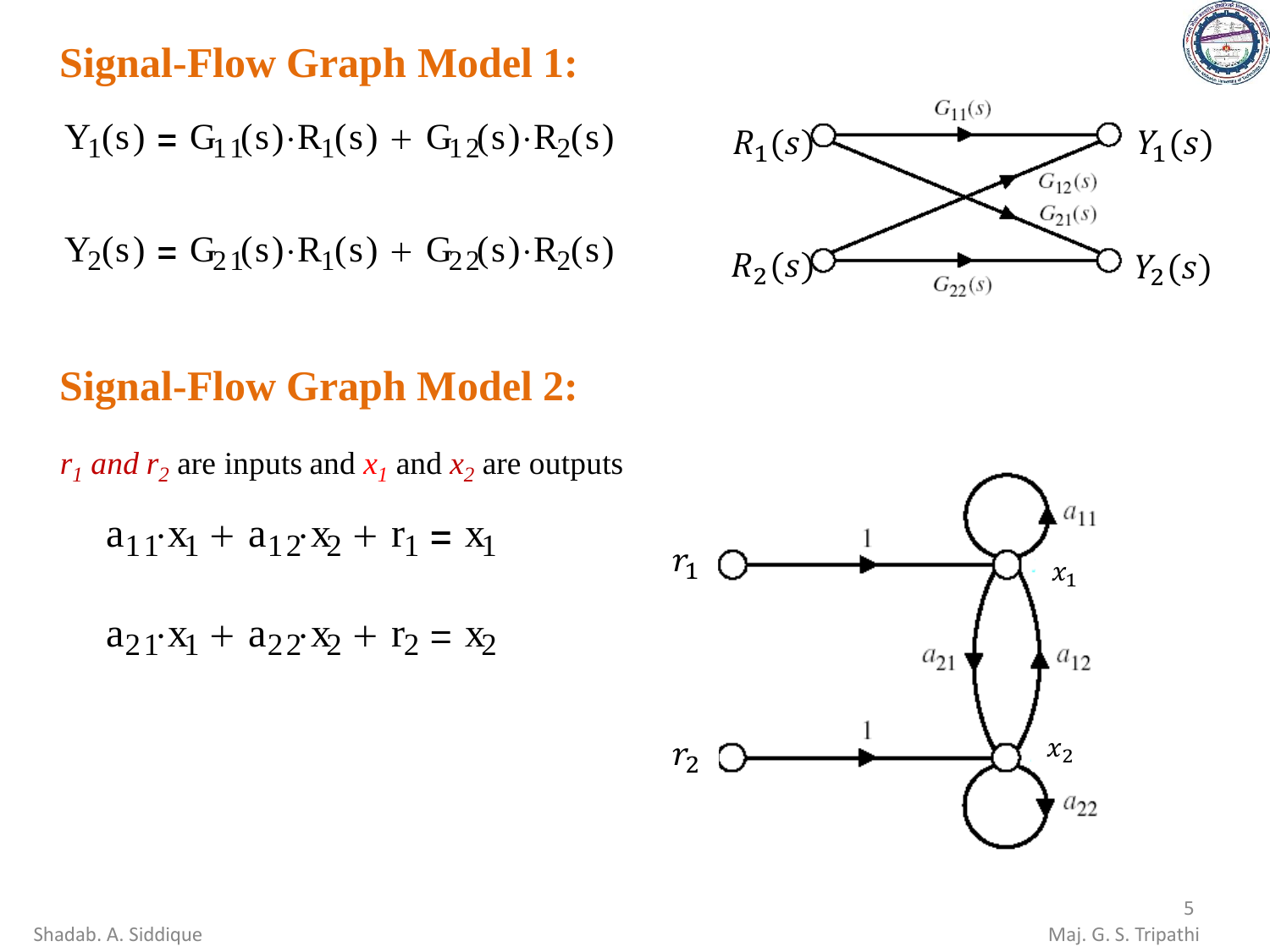

## **Signal-Flow Graph Model 3:**

*xo* is input and *x<sup>4</sup>* is output



## **Terminologies of SFG:**

- An **input node** or source contain only the outgoing branches. i.e., **X<sup>1</sup>**
- An **output node** or sink contain only the incoming branches. i.e., **X<sup>4</sup>**
- A **path** is a continuous, unidirectional succession of branches along which no node is passed more than ones. i.e.,

#### **X1 to X2 to X3 to X4 X1 to X2 to X4 X2 to X3 to X4**

• A **forward path** is a path from the input node to the output node. i.e.,

 $\mathbf{X}_1$  **to**  $\mathbf{X}_2$  **to**  $\mathbf{X}_3$  **to**  $\mathbf{X}_4$ , and  $\mathbf{X}_1$  **to**  $\mathbf{X}_2$  **to**  $\mathbf{X}_4$ , are forward paths. Shadab. A. Siddique Maj. G. S. Tripathi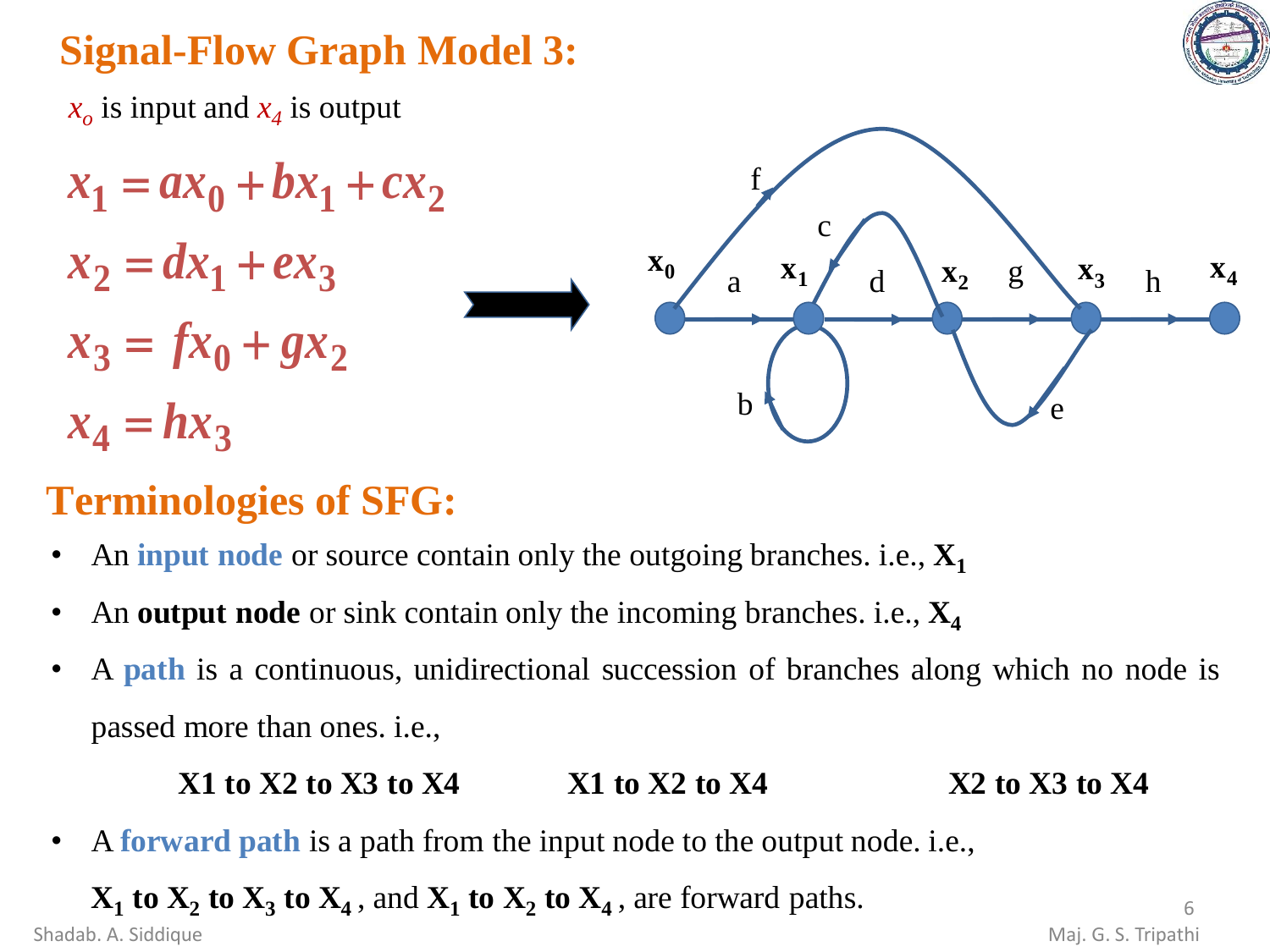

• A **feedback path** or feedback loop is a path which originates and terminates on the same node. i.e.;  $X_2$  **to**  $X_3$  and back to  $X_2$  is a feedback path.



- A self-loop is a feedback loop consisting of a single branch. i.e.;  $A_{33}$  is a self loop.
- The **gain** of a branch is the transmission function of that branch.
- The **path gain** is the product of branch gains encountered in traversing a path. i.e. the gain of forwards path  $X_1$  to  $X_2$  to  $X_3$  to  $X_4$  is  $A_{21}A_{32}A_{43}$

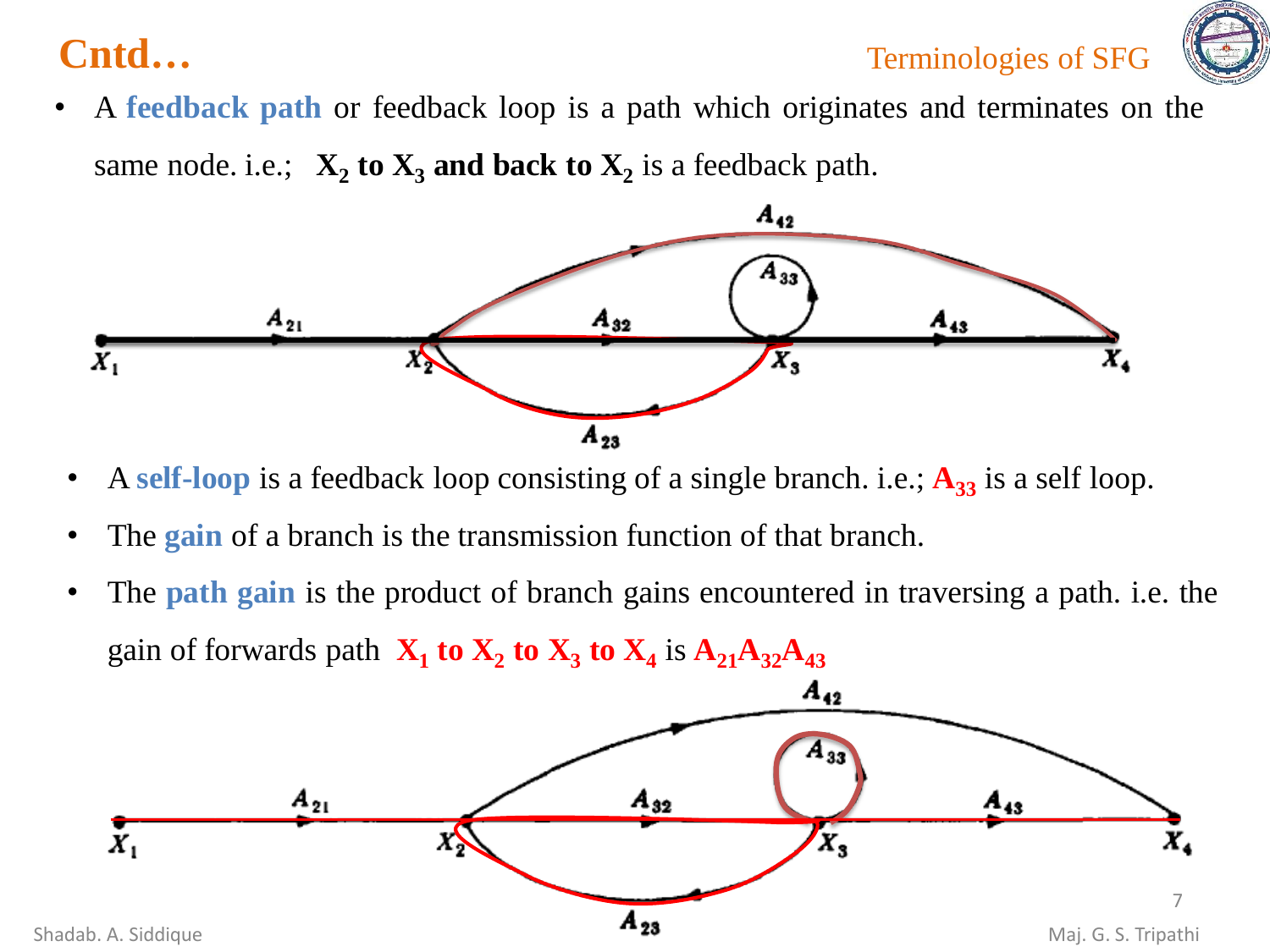

- The **loop gain** is the product of the branch gains of the loop. i.e., the loop gain of the feedback loop from  $\mathbf{X}_2$  to  $\mathbf{X}_3$  and back to  $\mathbf{X}_2$  is  $\mathbf{A}_{32}\mathbf{A}_{23}$ .
- Two loops, paths, or loop and a path are said to be **non-touching** if they have no nodes in common.

#### **Problem 1:Consider the signal flow graph below and identify the following:**



g) Non-touching loops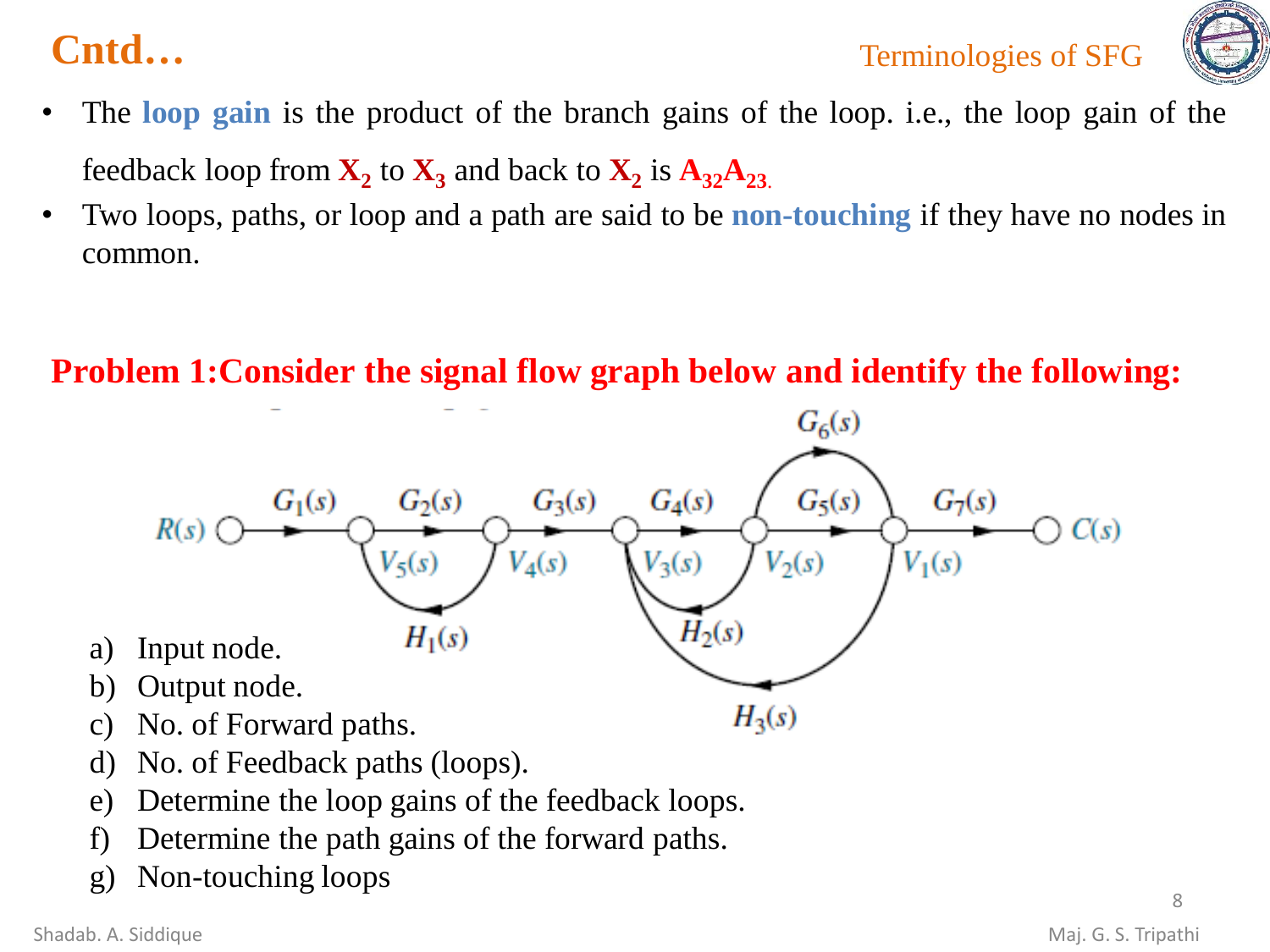#### **Problem 1: Contd..**



Shadab. A. Siddique **Maj. G. S. Tripathi** 

9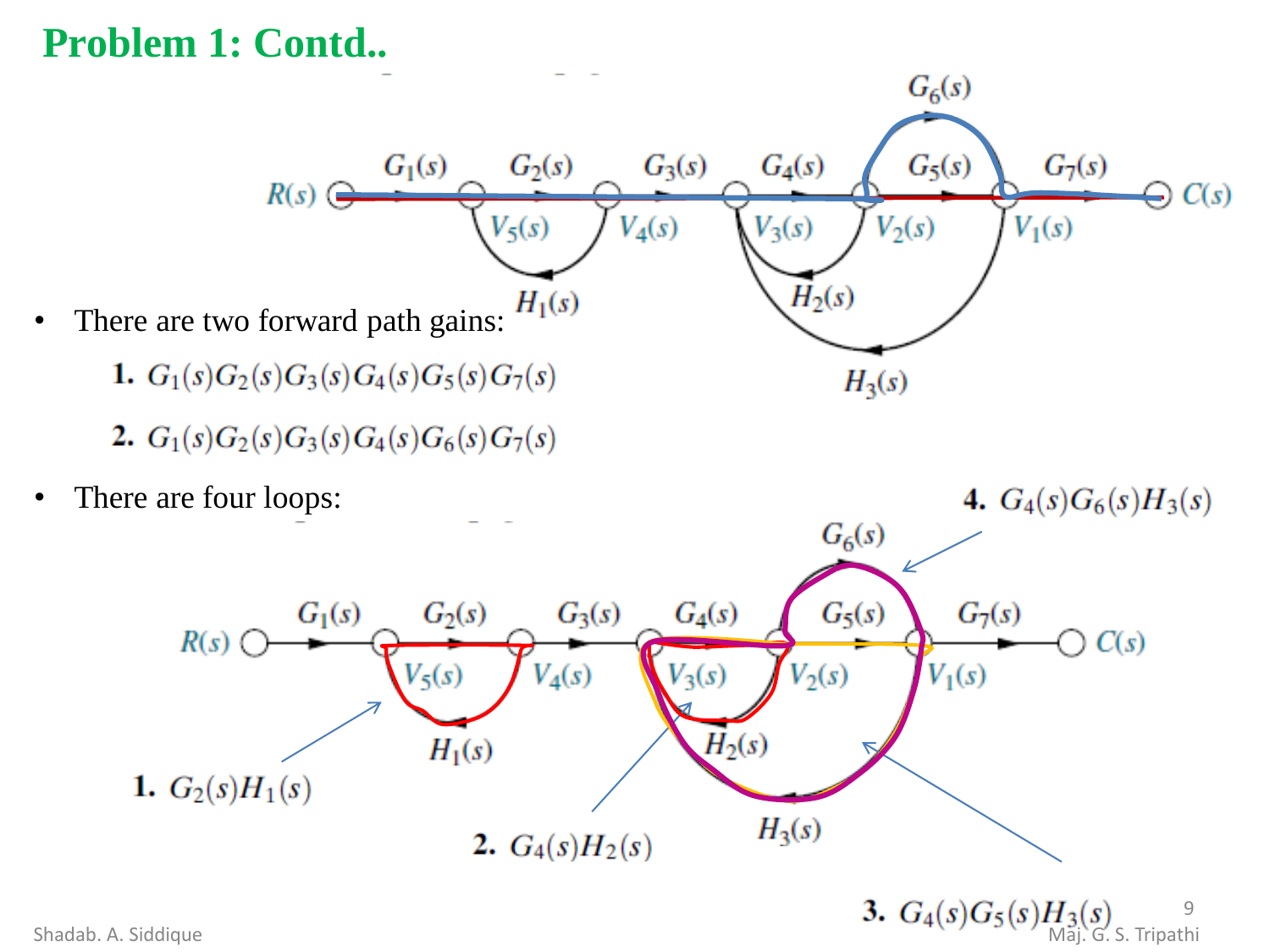## **Problem 1: Contd..**

- Nontouching loop gains:
	- 1.  $[G_2(s)H_1(s)][G_4(s)H_2(s)]$
	- 2.  $[G_2(s)H_1(s)][G_4(s)G_5(s)H_3(s)]$
	- 3.  $[G_2(s)H_1(s)][G_4(s)G_6(s)H_3(s)]$
- a) Input node:  $R(s)$
- b) Output node:  $C(s)$
- c) No of Forward paths: two
- d) No. of Feedback paths (loops): four
- e) Determine the loop gains of the feedback loops:
	- 1.  $G2(s)H1(s)$
	- 2.  $G4(s)H2(s)$
	- 3.  $G4(s)G5(s)H3(s)$
	- 4. G4(s)G6(s)H3(s)
- f) Determine the path gains of the forward paths:
	- 1. G1(s) G2(s) G3(s) G4(s) G5(s) G7(s)
	- 2. G1(s) G2(s) G3(s) G4(s) G6(s) G7(s)
- g) Non-touching loops:
	- 1.  $[G2(s)H1(s)][G4(s)H2(s)]$
	- 2.  $[G2(s)H1(s)][G4(s)G5(s)H3(s)]$
	- 3.  $[G2(s)H1(s)][G4(s)G6(s)H3(s)]$

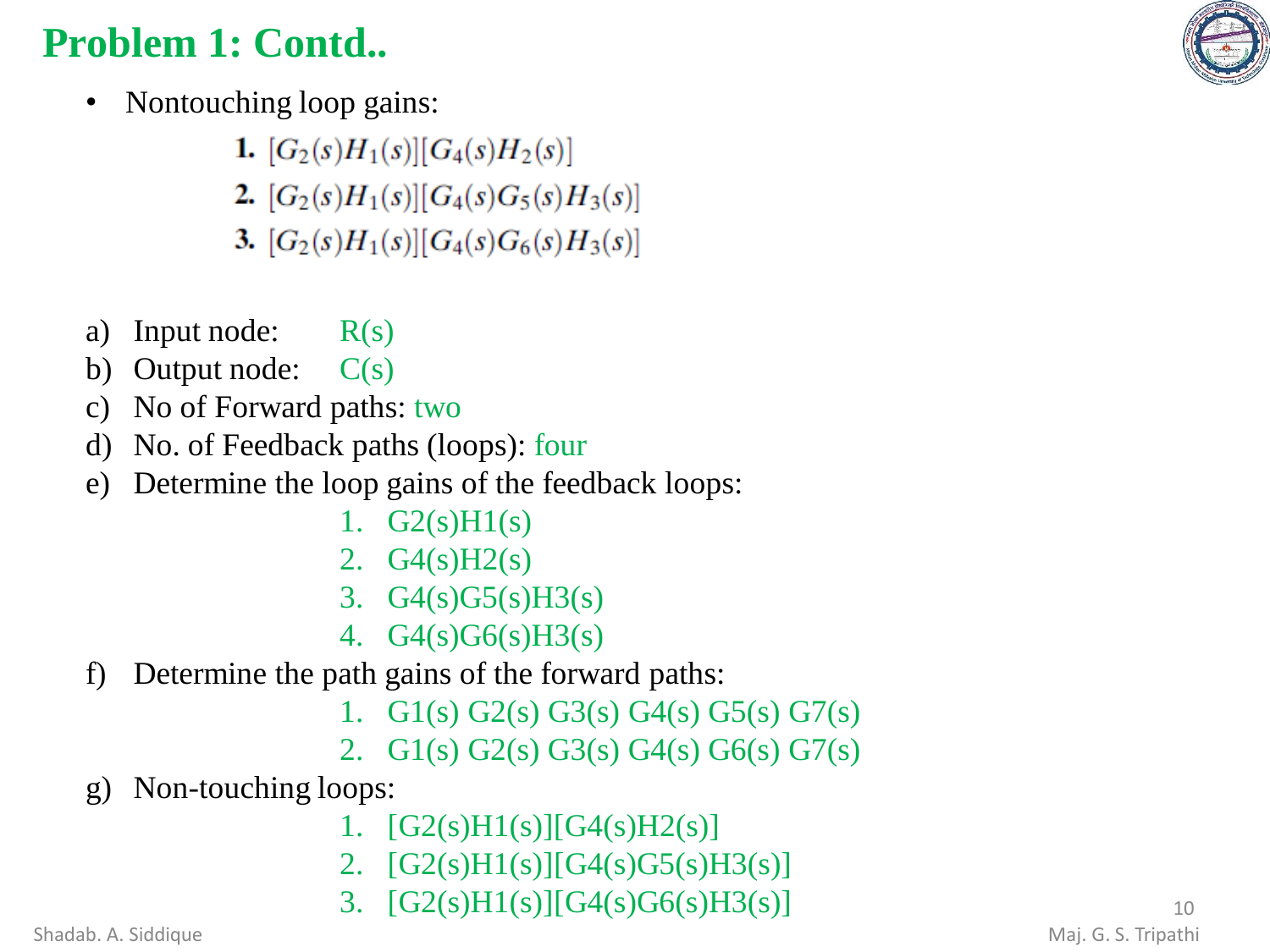#### **Problem 2: Consider the signal flow graph below and identify the following:**



- b) Output node.
- c) Forward paths.
- d) Feedback paths.
- e) Self loop.
- f) Determine the loop gains of the feedback loops.
- g) Determine the path gains of the forward paths.
- Input and output Nodes
- a) Input node  $X_{1}$

#### a) Output node  $X_{\rm g}$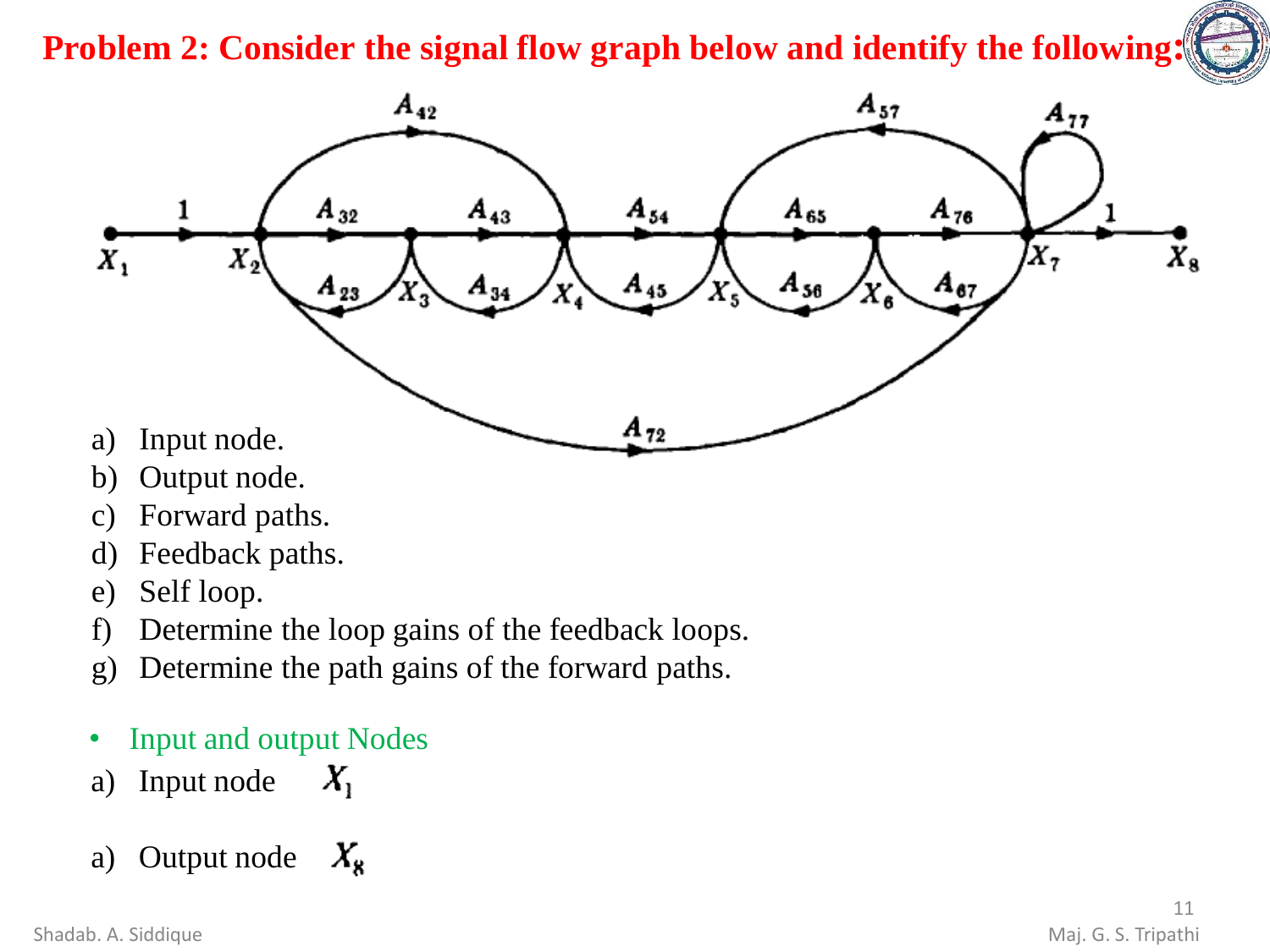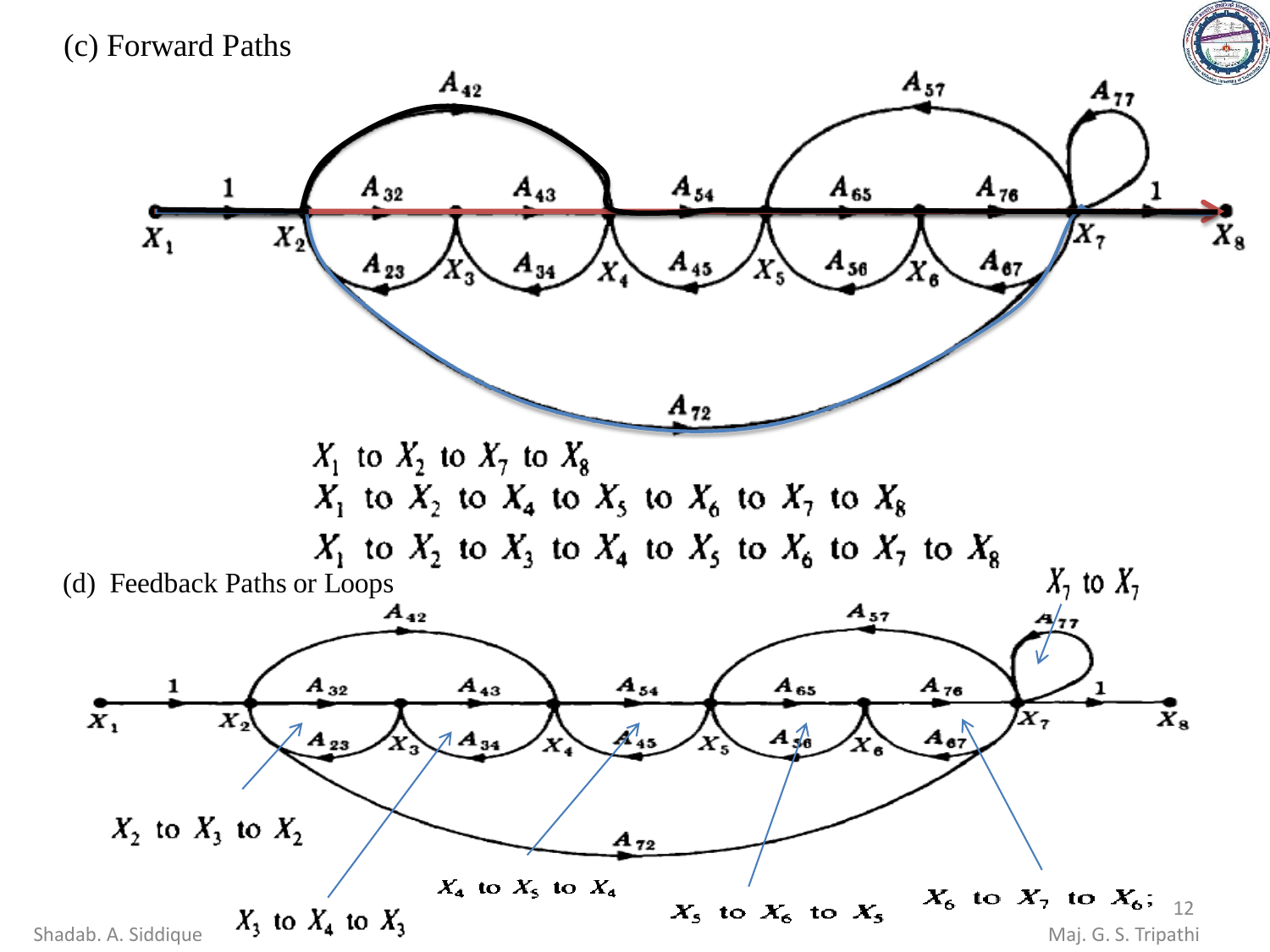



 $X_2$  to  $X_7$  to  $X_5$  to  $X_4$  to  $X_3$  to  $X_2$